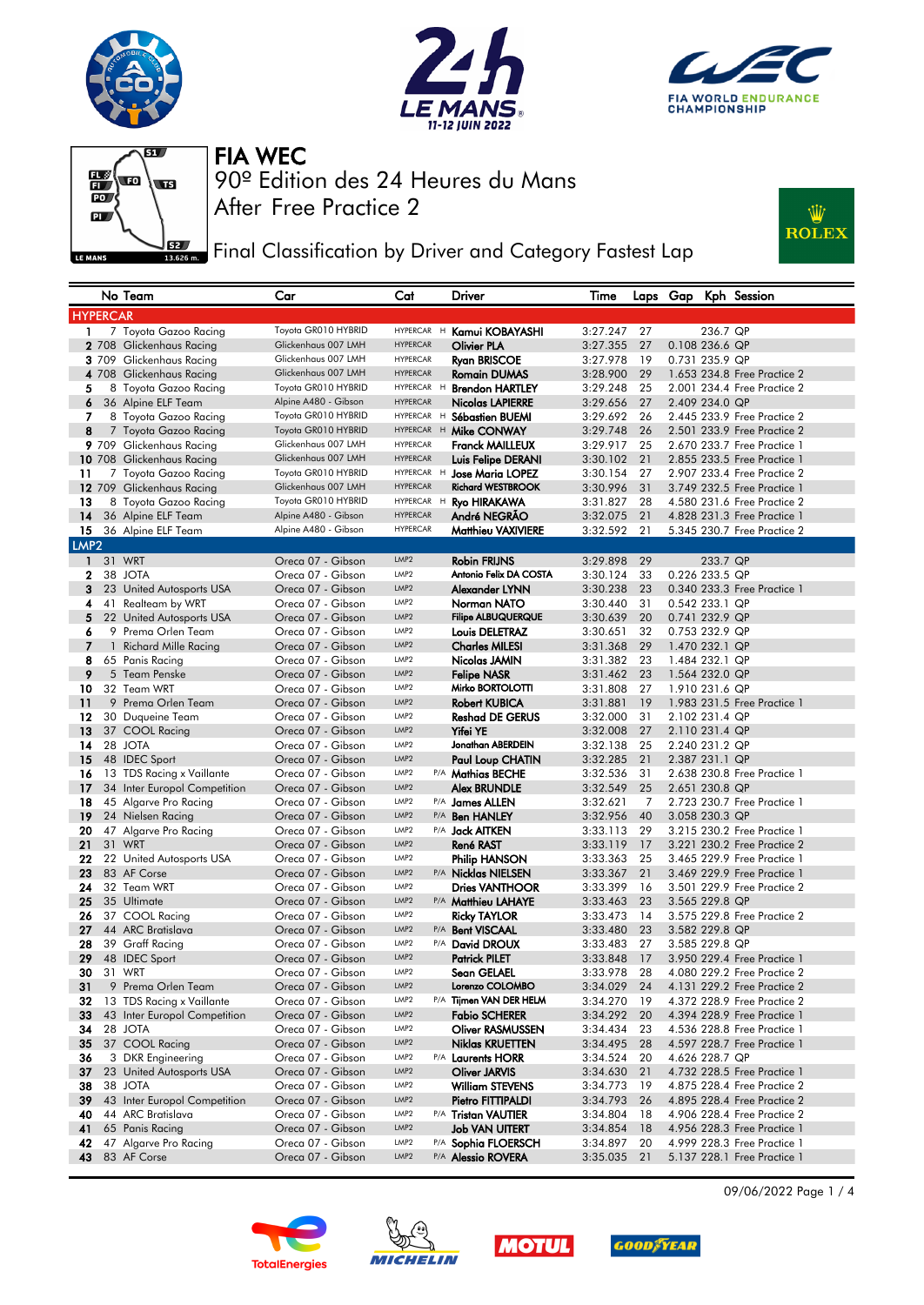







**Fig. 3** Final Classification by Driver and Category Fastest Lap



|                  |    | No Team                                  | Car                                          | Cat                                  | Driver                                              | Time                 | Laps     |                |          | Gap Kph Session                                            |
|------------------|----|------------------------------------------|----------------------------------------------|--------------------------------------|-----------------------------------------------------|----------------------|----------|----------------|----------|------------------------------------------------------------|
| 44               |    | 10 Vector Sport                          | Oreca 07 - Gibson                            | LMP <sub>2</sub>                     | Sébastien BOURDAIS                                  | 3:35.091             | 22       |                |          | 5.193 228.1 Free Practice 1                                |
| 45               |    | 5 Team Penske                            | Oreca 07 - Gibson                            | LMP2                                 | Dane CAMERON                                        | 3:35.098             | 27       |                |          | 5.200 228.1 Free Practice 1                                |
| 46               |    | 34 Inter Europol Competition             | Oreca 07 - Gibson                            | LMP <sub>2</sub>                     | Esteban GUTIERREZ                                   | 3:35.121             | 30       |                |          | 5.223 228.0 Free Practice 2                                |
| 47               |    | 41 Realteam by WRT                       | Oreca 07 - Gibson                            | LMP <sub>2</sub>                     | <b>Ferdinand HABSBURG</b>                           | 3:35.169             | 18       |                |          | 5.271 228.0 Free Practice 1                                |
| 48               |    | 22 United Autosports USA                 | Oreca 07 - Gibson                            | LMP <sub>2</sub>                     | Will OWEN                                           | 3:35.250             | 23       |                |          | 5.352 227.9 Free Practice 2                                |
| 49               |    | 23 United Autosports USA                 | Oreca 07 - Gibson                            | LMP <sub>2</sub>                     | Joshua PIERSON                                      | 3:35.362             | 36       |                |          | 5.464 227.8 Free Practice 2                                |
| 50               |    | 28 JOTA                                  | Oreca 07 - Gibson                            | LMP <sub>2</sub>                     | <b>Edward JONES</b>                                 | 3:35.366             | 26       |                |          | 5.468 227.8 Free Practice 2                                |
| 51               |    | 41 Realteam by WRT                       | Oreca 07 - Gibson                            | LMP <sub>2</sub>                     | <b>Rui ANDRADE</b>                                  | 3:35.681             | 25       |                |          | 5.783 227.4 Free Practice 2                                |
| 52               |    | 10 Vector Sport                          | Oreca 07 - Gibson                            | LMP <sub>2</sub>                     | <b>Ryan CULLEN</b>                                  | 3:35.711             | 13       |                |          | 5.813 227.4 Free Practice 2                                |
| 53               |    | 30 Duqueine Team                         | Oreca 07 - Gibson                            | LMP <sub>2</sub>                     | <b>Richard BRADLEY</b>                              | 3:36.095             | 19       |                |          | 6.197 227.0 Free Practice 2                                |
| 54               |    | 65 Panis Racing                          | Oreca 07 - Gibson                            | LMP <sub>2</sub>                     | Julien CANAL                                        | 3:36.261             | -16      |                |          | 6.363 226.8 Free Practice 2                                |
| 55               |    | 38 JOTA                                  | Oreca 07 - Gibson                            | LMP2                                 | Roberto GONZALEZ                                    | 3:36.646             | 23       |                |          | 6.748 226.4 Free Practice 2                                |
| 56               |    | 5 Team Penske                            | Oreca 07 - Gibson                            | LMP2                                 | <b>Emmanuel COLLARD</b><br>David HEINEMEIER-HANSSON | 3:36.727             | - 15     |                |          | 6.829 226.3 Free Practice 1                                |
| 57               |    | 43 Inter Europol Competition             | Oreca 07 - Gibson                            | LMP <sub>2</sub>                     |                                                     | 3:37.114             | 16       |                |          | 7.216 225.9 Free Practice 1                                |
| 58               |    | 45 Algarve Pro Racing                    | Oreca 07 - Gibson                            | LMP <sub>2</sub>                     | P/A <b>René BINDER</b>                              | 3:37.223             | 10       |                |          | 7,325 225.8 Free Practice 1                                |
| 59               |    | 1 Richard Mille Racing                   | Oreca 07 - Gibson                            | LMP <sub>2</sub><br>LMP <sub>2</sub> | Lilou WADOUX                                        | 3:37.349             | 19       |                |          | 7.451 225.7 Free Practice 1                                |
| 60               |    | 35 Ultimate                              | Oreca 07 - Gibson                            | LMP <sub>2</sub>                     | P/A Jean-Baptiste LAHAYE                            | 3:37.419             | 16       |                |          | 7.521 225.6 Free Practice 1                                |
| 61<br>62         |    | 30 Duqueine Team                         | Oreca 07 - Gibson<br>Oreca 07 - Gibson       | LMP <sub>2</sub>                     | Guillermo ROJAS<br>Sébastien OGIER                  | 3:37.545<br>3:38.017 | 16<br>18 |                |          | 7.647 225.5 Free Practice 1<br>8.119 225.0 Free Practice 1 |
| 63               |    | 1 Richard Mille Racing<br>48 IDEC Sport  | Oreca 07 - Gibson                            | LMP <sub>2</sub>                     | <b>Paul LAFARGUE</b>                                | 3:38.071             | 18       |                |          | 8.173 224.9 Free Practice 1                                |
| 64               |    | 10 Vector Sport                          | Oreca 07 - Gibson                            | LMP <sub>2</sub>                     | Nico MÜLLER                                         | 3:38.088             | 6        |                |          | 8.190 224.9 Free Practice 2                                |
| 65               |    | 27 CD Sport                              | Ligier JSP217 - Gibson                       | LMP2                                 | P/A Steven PALETTE                                  | 3:38.136             | 23       | 8.238 224.9 QP |          |                                                            |
| 66               |    | 3 DKR Engineering                        | Oreca 07 - Gibson                            | LMP <sub>2</sub>                     | P/A Alexandre COUGNAUD                              | 3:38.600             | 14       |                |          | 8.702 224.4 Free Practice 2                                |
| 67               |    | 32 Team WRT                              | Oreca 07 - Gibson                            | LMP <sub>2</sub>                     | <b>Rolf INEICHEN</b>                                | 3:38.634             | 29       |                |          | 8.736 224.4 Free Practice 1                                |
| 68               |    | 45 Algarve Pro Racing                    | Oreca 07 - Gibson                            | LMP <sub>2</sub>                     | P/A Steven THOMAS                                   | 3:39.722             | 15       |                |          | 9.824 223.3 Free Practice 1                                |
| 69               |    | 24 Nielsen Racing                        | Oreca 07 - Gibson                            | LMP <sub>2</sub>                     | P/A Matthew BELL                                    | 3:39.911             | 11       |                |          | 10.013 223.1 Free Practice 2                               |
| 70               |    | 35 Ultimate                              | Oreca 07 - Gibson                            | LMP <sub>2</sub>                     | P/A François HERIAU                                 | 3:39.983             | 30       |                |          | 10.085 223.0 Free Practice 1                               |
| 71               |    | 3 DKR Engineering                        | Oreca 07 - Gibson                            | LMP <sub>2</sub>                     | P/A Jean GLORIEUX                                   | 3:40.049             | 11       |                |          | 10.151 222.9 Free Practice 1                               |
| 72               |    | 34 Inter Europol Competition             | Oreca 07 - Gibson                            | LMP2                                 | Jakub SMIECHOWSKI                                   | 3:40.645             | 13       |                |          | 10.747 222.3 Free Practice 2                               |
| 73               |    | 47 Algarve Pro Racing                    | Oreca 07 - Gibson                            | LMP <sub>2</sub>                     | P/A John FALB                                       | 3:41.932             |          |                |          | 24 12.034 221.0 Free Practice 2                            |
| 74               |    | 39 Graff Racing                          | Oreca 07 - Gibson                            | LMP2                                 | P/A Eric TROUILLET                                  | 3:41.935             |          |                |          | 20 12.037 221.0 Free Practice 1                            |
| 75               |    | 83 AF Corse                              | Oreca 07 - Gibson                            | LMP2                                 | P/A François PERRODO                                | 3:42.178             |          |                |          | 18 12,280 220.8 Free Practice 1                            |
| 76               |    | 13 TDS Racing x Vaillante                | Oreca 07 - Gibson                            | LMP2                                 | P/A Philippe CIMADOMO                               | 3:42.785             | 27       |                |          | 12.887 220.2 Free Practice 1                               |
| 77               |    | 24 Nielsen Racing                        | Oreca 07 - Gibson                            | LMP <sub>2</sub>                     | P/A Rodrigo SALES                                   | 3:42.789             |          |                |          | 14 12.891 220.2 Free Practice 1                            |
| 78               |    | 39 Graff Racing                          | Oreca 07 - Gibson                            | LMP <sub>2</sub>                     | P/A Sébastien PAGE                                  | 3:43.739             |          |                |          | 17 13.841 219.2 Free Practice 1                            |
| 79               |    | 44 ARC Bratislava                        | Oreca 07 - Gibson                            | LMP2                                 | P/A Miroslav KONOPKA                                | 3:47.172             |          |                |          | 23 17.274 215.9 Free Practice 1                            |
| 80               |    | 27 CD Sport                              | Ligier JSP217 - Gibson                       | LMP <sub>2</sub>                     | P/A Michael JENSEN                                  | 3:47.381             | 25       |                |          | 17.483 215.7 Free Practice 1                               |
|                  |    | 81 27 CD Sport                           | Ligier JSP217 - Gibson                       | LMP <sub>2</sub>                     | P/A Christophe CRESP                                | 3:50.379             |          |                |          | 16 20.481 212.9 Free Practice 2                            |
| <b>LMGTE Pro</b> |    |                                          |                                              |                                      |                                                     |                      |          |                |          |                                                            |
| 1.               |    | 92 Porsche GT Team                       | Porsche 911 RSR - 19                         | <b>LMGTE Pro</b>                     | <b>Laurens VANTHOOR</b>                             | 3:50.999             | 11       |                | 212.4 QP |                                                            |
| $\mathbf{2}$     |    | 63 Corvette Racing                       | Chevrolet Corvette C8.R                      | <b>LMGTE Pro</b>                     | <b>Antonio GARCIA</b>                               | 3:51.132             | 38       | 0.133 212.2 QP |          |                                                            |
| з                |    | 91 Porsche GT Team                       | Porsche 911 RSR - 19                         | LMGTE Pro                            | Frédéric MAKOWIECKI                                 | 3:51.382             | 25       | 0.383 212.0 QP |          |                                                            |
| 4                |    | 64 Corvette Racing                       | Chevrolet Corvette C8.R                      | <b>LMGTE Pro</b>                     | <b>Nick TANDY</b>                                   | 3:51.491             | 25       | 0.492 211.9 QP |          |                                                            |
| 5.               |    | 51 AF Corse                              | Ferrari 488 GTE Evo                          | <b>LMGTE Pro</b>                     | James CALADO                                        | 3:51.502             | 16       | 0.503 211.9 QP |          |                                                            |
| 6                |    | 52 AF Corse                              | Ferrari 488 GTE Evo                          | <b>LMGTE Pro</b>                     | <b>Antonio FUOCO</b>                                | 3:51.614             | 31       | 0.615 211.8 QP |          |                                                            |
| 7                |    | 64 Corvette Racing                       | Chevrolet Corvette C8.R                      | <b>LMGTE Pro</b>                     | <b>Tommy MILNER</b>                                 | 3:53.360             | 31       |                |          | 2.361 210.2 Free Practice 1                                |
|                  |    | 8 63 Corvette Racing                     | Chevrolet Corvette C8.R                      | <b>LMGTE Pro</b>                     | Nicky CATSBURG                                      | $3:53.492$ 11        |          |                |          | 2.493 210.1 Free Practice 2                                |
| 9.               |    | 63 Corvette Racing                       | Chevrolet Corvette C8.R                      | LMGTE Pro                            | Jordan TAYLOR                                       | 3:53.564             | 17       |                |          | 2.565 210.0 Free Practice 1                                |
| 10 <sup>°</sup>  |    | 64 Corvette Racing                       | Chevrolet Corvette C8.R                      | <b>LMGTE Pro</b>                     | Alexander SIMS                                      | 3:53.699             | 10       |                |          | 2.700 209.9 Free Practice 2                                |
| 11               | 91 | Porsche GT Team                          | Porsche 911 RSR - 19                         | LMGTE Pro                            | Gianmaria BRUNI                                     | 3:53.971             | 18       |                |          | 2.972 209.7 Free Practice 2                                |
| $12 \,$          |    | 74 Riley Motorsports                     | Ferrari 488 GTE Evo                          | <b>LMGTE Pro</b>                     | <b>Felipe FRAGA</b>                                 | 3:54.019             | 14       |                |          | 3.020 209.6 Free Practice 2                                |
| 13               |    | 92 Porsche GT Team<br>92 Porsche GT Team | Porsche 911 RSR - 19<br>Porsche 911 RSR - 19 | LMGTE Pro<br><b>LMGTE Pro</b>        | <b>Kevin ESTRE</b>                                  | 3:54.158             | 25       |                |          | 3.159 209.5 Free Practice 2                                |
| 14               |    |                                          |                                              |                                      | Michael CHRISTENSEN                                 | 3:54.552             | 24       |                |          | 3.553 209.1 Free Practice 1                                |
| 15               |    | 74 Riley Motorsports                     | Ferrari 488 GTE Evo<br>Porsche 911 RSR - 19  | LMGTE Pro<br><b>LMGTE Pro</b>        | Sam BIRD                                            | 3:54.601             | 9        |                |          | 3.602 209.1 Free Practice 1                                |
| 16               |    | 91 Porsche GT Team                       |                                              | LMGTE Pro                            | <b>Richard LIETZ</b>                                | 3:54.751             | 20       |                |          | 3.752 209.0 Free Practice 2                                |
| 17               |    | 52 AF Corse<br>52 AF Corse               | Ferrari 488 GTE Evo                          | <b>LMGTE Pro</b>                     | Miguel MOLINA                                       | 3:54.925             | 25       |                |          | 3.926 208.8 Free Practice 2<br>4.187 208.6 Free Practice 2 |
| 18<br>19         |    | 51 AF Corse                              | Ferrari 488 GTE Evo<br>Ferrari 488 GTE Evo   | <b>LMGTE Pro</b>                     | Davide RIGON<br><b>Daniel SERRA</b>                 | 3:55.186<br>3:55.299 | 15<br>12 |                |          | 4.300 208.5 Free Practice 2                                |
| 20               |    | 51 AF Corse                              | Ferrari 488 GTE Evo                          | <b>LMGTE Pro</b>                     | Alessandro PIER GUIDI                               | 3:55.456             | 9        |                |          | 4.457 208.3 Free Practice 2                                |
| 21               |    | 74 Riley Motorsports                     | Ferrari 488 GTE Evo                          | LMGTE Pro                            | Shane VAN GISBERGEN                                 | 3:56.373             | 21       |                |          | 5.374 207.5 Free Practice 1                                |
|                  |    |                                          |                                              |                                      |                                                     |                      |          |                |          |                                                            |









09/06/2022 Page 2 / 4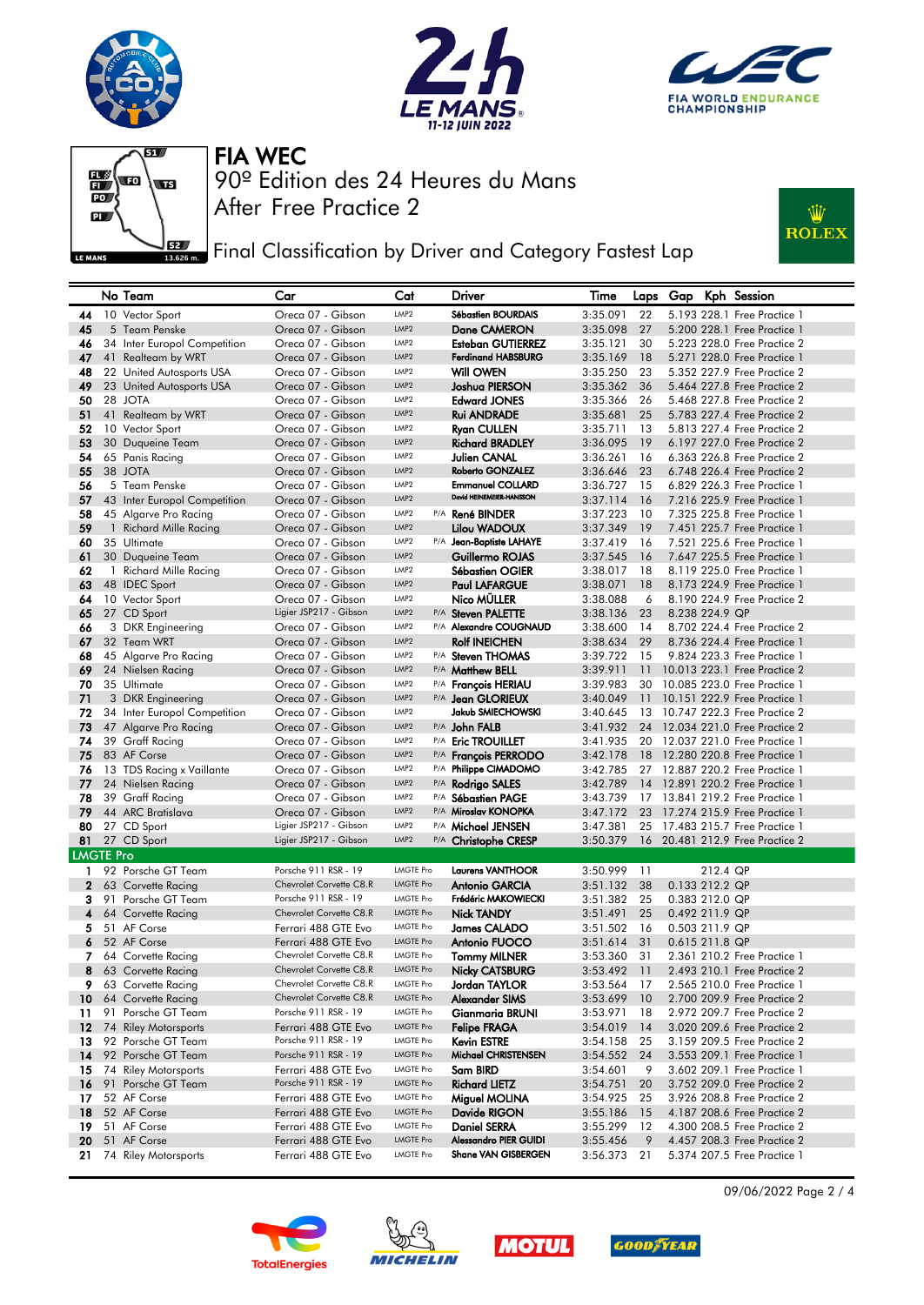







**JEZY** Final Classification by Driver and Category Fastest Lap



|                 | No Team                               | Car                                             | Cat                         | Driver                                       | Time                 |          |                |          | Laps Gap Kph Session                                       |
|-----------------|---------------------------------------|-------------------------------------------------|-----------------------------|----------------------------------------------|----------------------|----------|----------------|----------|------------------------------------------------------------|
| <b>LMGTE Am</b> |                                       |                                                 |                             |                                              |                      |          |                |          |                                                            |
| $\mathbf{1}$    | 98 Northwest AMR                      | Aston Martin VANTAGE AMR                        | LMGTE Am                    | Nicki THIIM                                  | 3:52.559             | 24       |                | 210.9 QP |                                                            |
| $\mathbf{2}$    | 57 Kessel Racing                      | Ferrari 488 GTE Evo                             | LMGTE Am                    | Mikkel JENSEN                                | 3:53.489             | 32       | 0.930 210.1 QP |          |                                                            |
| 3               | 54 AF Corse                           | Ferrari 488 GTE Evo                             | LMGTE Am                    | Nick CASSIDY                                 | 3:53.690             | 23       | 1.131 209.9 QP |          |                                                            |
| 4               | 85 Iron Dames                         | Ferrari 488 GTE Evo                             | LMGTE Am                    | <b>Rahel FREY</b>                            | 3:54.081             | 27       | 1.522 209.6 QP |          |                                                            |
| 5               | 77 Dempsey - Proton Racing            | Porsche 911 RSR - 19                            | LMGTE Am                    | <b>Harry TINCKNELL</b>                       | 3:54.224             | 27       | 1.665 209.4 QP |          |                                                            |
| 6               | 61 AF Corse                           | Ferrari 488 GTE Evo                             | LMGTE Am                    | <b>Vincent ABRIL</b>                         | 3:54.316             | 31       | 1.757 209.3 QP |          |                                                            |
| $\overline{7}$  | 86 GR Racing                          | Porsche 911 RSR - 19                            | LMGTE Am                    | <b>Benjamin BARKER</b>                       | 3:54.323             | 21       | 1.764 209.3 QP |          |                                                            |
| 8               | 56 Team Project 1                     | Porsche 911 RSR - 19                            | LMGTE Am                    | <b>Ben BARNICOAT</b>                         | 3:54.510             | 29       | 1.951 209.2 QP |          |                                                            |
| 9               | 46 Team Project 1                     | Porsche 911 RSR - 19                            | LMGTE Am                    | Matteo CAIROLI                               | 3:54.533             | 24       | 1.974 209.2 QP |          |                                                            |
| 10              | 79 WeatherTech Racing                 | Porsche 911 RSR - 19                            | LMGTE Am                    | <b>Julien ANDLAUER</b>                       | 3:54.912             | 20       | 2,353 208.8 QP |          |                                                            |
| 11              | 99 Hardpoint Motorsport               | Porsche 911 RSR - 19                            | LMGTE Am                    | <b>Alessio PICARIELLO</b>                    | 3:55.076             | 22       | 2.517 208.7 QP |          |                                                            |
| 12              | 59 Inception Racing                   | Ferrari 488 GTE Evo                             | LMGTE Am                    | Côme LEDOGAR                                 | 3:55.162             | 22       | 2.603 208.6 QP |          |                                                            |
| 13              | 21 AF Corse                           | Ferrari 488 GTE Evo                             | LMGTE Am                    | <b>Toni VILANDER</b>                         | 3:55.308             | 33       | 2.749 208.5 QP |          |                                                            |
| 14              | 55 Spirit of Race                     | Ferrari 488 GTE Evo                             | LMGTE Am                    | <b>Matthew GRIFFIN</b>                       | 3:55.617             | 29       | 3.058 208.2 QP |          |                                                            |
| 15              | 46 Team Project 1                     | Porsche 911 RSR - 19                            | LMGTE Am                    | <b>Mikkel PEDERSEN</b>                       | 3:55.629             | 21       |                |          | 3.070 208.2 Free Practice 2                                |
| 16              | 75 Iron Lynx                          | Ferrari 488 GTE Evo                             | LMGTE Am                    | <b>Nicolas VARRONE</b>                       | 3:55.672             | 31       | 3.113 208.1 QP |          |                                                            |
| 17              | 88 Dempsey - Proton Racing            | Porsche 911 RSR - 19                            | LMGTE Am                    | Jan HEYLEN                                   | 3:55.729             | 24       |                |          | 3.170 208.1 Free Practice 2                                |
| 18              | 33 TF Sport                           | Aston Martin VANTAGE AMR                        | LMGTE Am                    | Marco SØRENSEN                               | 3:55.997             | 27       |                |          | 3.438 207.9 Free Practice 1                                |
| 19              | 66 JMW Motorsport                     | Ferrari 488 GTE Evo                             | LMGTE Am                    | Renger VAN DER ZANDE                         | 3:56.008             | 27       | 3.449 207.8 QP |          |                                                            |
|                 | 20 777 D'Station Racing               | Aston Martin VANTAGE AMR                        | LMGTE Am                    | <b>Charles FAGG</b>                          | 3:56.035             | 26       |                |          | 3.476 207.8 Free Practice 2                                |
| 21              | 98 Northwest AMR                      | Aston Martin VANTAGE AMR                        | LMGTE Am                    | David PITTARD                                | 3:56.075             | 27       |                |          | 3.516 207.8 Free Practice 2                                |
|                 | 22 777 D'Station Racing               | Aston Martin VANTAGE AMR                        | LMGTE Am                    | Tomonobu FUJII                               | 3:56.138             | 31       |                |          | 3.579 207.7 Free Practice 2                                |
| 23              | 85 Iron Dames                         | Ferrari 488 GTE Evo                             | <b>LMGTE Am</b>             | Michelle GATTING                             | 3:56.361             | 22       |                |          | 3.802 207.5 Free Practice 2                                |
| 24              | 60 Iron Lynx                          | Ferrari 488 GTE Evo<br>Porsche 911 RSR - 19     | LMGTE Am                    | Alessandro BALZAN                            | 3:56.470             | 28       |                |          | 3.911 207.4 Free Practice 2                                |
| 25              | 88 Dempsey - Proton Racing            |                                                 | LMGTE Am                    | Maxwell ROOT                                 | 3:56.516             | 26       | 3.957 207.4 QP |          |                                                            |
| 26              | 80 Iron Lynx<br>33 TF Sport           | Ferrari 488 GTE Evo<br>Aston Martin VANTAGE AMR | LMGTE Am<br>LMGTE Am        | Giancarlo FISICHELLA                         | 3:56.560             | 24       |                |          | 4.001 207.4 Free Practice 2<br>4.078 207.3 Free Practice 2 |
| 27<br>28        |                                       |                                                 | LMGTE Am                    | <b>Henrique CHAVES</b><br>Raffaele GIAMMARIA | 3:56.637             | 26       |                |          |                                                            |
| 29              | 60 Iron Lynx<br>86 GR Racing          | Ferrari 488 GTE Evo<br>Porsche 911 RSR - 19     | LMGTE Am                    | <b>Riccardo PERA</b>                         | 3:56.940<br>3:57.004 | 16<br>15 |                |          | 4.381 207.0 Free Practice 1<br>4.445 207.0 Free Practice 1 |
| 30              | 77 Dempsey - Proton Racing            | Porsche 911 RSR - 19                            | LMGTE Am                    | Sebastian PRIAULX                            | 3:57.007             | 20       |                |          | 4.448 207.0 Free Practice 2                                |
| 31              | 99 Hardpoint Motorsport               | Porsche 911 RSR - 19                            | <b>LMGTE Am</b>             | <b>Martin RUMP</b>                           | 3:57.063             | 28       |                |          | 4.504 206.9 Free Practice 2                                |
| 32              | 55 Spirit of Race                     | Ferrari 488 GTE Evo                             | LMGTE Am                    | David PEREL                                  | 3:57.165             | 15       |                |          | 4,606 206.8 Free Practice 2                                |
| 33              | 54 AF Corse                           | Ferrari 488 GTE Evo                             | <b>LMGTE Am</b>             | Francesco CASTELLACCI                        | 3:57.419             | 24       |                |          | 4.860 206.6 Free Practice 2                                |
| 34              | 56 Team Project 1                     | Porsche 911 RSR - 19                            | LMGTE Am                    | <b>Oliver MILLROY</b>                        | 3:57.452             | 19       |                |          | 4.893 206.6 Free Practice 2                                |
| 35              | 71 Spirit of Race                     | Ferrari 488 GTE Evo                             | LMGTE Am                    | <b>Pierre RAGUES</b>                         | 3:57.456             | 21       |                |          | 4.897 206.6 Free Practice 2                                |
| 36              | 80 Iron Lynx                          | Ferrari 488 GTE Evo                             | LMGTE Am                    | Matteo CRESSONI                              | 3:57.585             | 24       |                |          | 5.026 206.5 Free Practice 2                                |
| 37              | 61 AF Corse                           | Ferrari 488 GTE Evo                             | LMGTE Am                    | Louis PRETTE                                 | 3:57.652             | 17       |                |          | 5.093 206.4 Free Practice 2                                |
| 38              | 57 Kessel Racing                      | Ferrari 488 GTE Evo                             | LMGTE Am                    | <b>Frederik SCHANDORFF</b>                   | 3:57.765             | 14       |                |          | 5.206 206.3 Free Practice 2                                |
| 39              | 71 Spirit of Race                     | Ferrari 488 GTE Evo                             | LMGTE Am                    | <b>Gabriel AUBRY</b>                         | 3:57.793             | 23       |                |          | 5.234 206.3 Free Practice 1                                |
| 40              | 59 Inception Racing                   | Ferrari 488 GTE Evo                             | LMGTE Am                    | Marvin KLEIN                                 | 3:57.961             | 24       |                |          | 5.402 206.1 Free Practice 2                                |
| 41              | 93 Proton Competition                 | Porsche 911 RSR - 19                            | LMGTE Am                    | Matt CAMPBELL                                | 3:57.971             | 19       |                |          | 5.412 206.1 Free Practice 1                                |
| 42              | 79 WeatherTech Racing                 | Porsche 911 RSR - 19                            | LMGTE Am                    | <b>Thomas MERRILL</b>                        | 3:58.508             | 25       |                |          | 5.949 205.7 Free Practice 2                                |
| 43              | 80 Iron Lynx                          | Ferrari 488 GTE Evo                             | <b>LMGTE Am</b>             | <b>Richard HEISTAND</b>                      | 3:58.926             | 22       |                |          | 6.367 205.3 Free Practice 1                                |
| 44              | 77 Dempsey - Proton Racing            | Porsche 911 RSR - 19                            | LMGTE Am                    | <b>Christian RIED</b>                        | 3:59.132             | 15       |                |          | 6.573 205.1 Free Practice 1                                |
| 45              | 85 Iron Dames                         | Ferrari 488 GTE Evo                             | LMGTE Am                    | Sarah BOVY                                   | 3:59.811             | 21       |                |          | 7.252 204.6 Free Practice 2                                |
| 46              | 66 JMW Motorsport                     | Ferrari 488 GTE Evo                             | LMGTE Am                    | Jason HART                                   | 4:00.008             | 25       |                |          | 7.449 204.4 Free Practice 1                                |
| 47              | 61 AF Corse                           | Ferrarı 488 GTE Evo                             | LMGTE Am                    | Conrad GRUNEWALD                             | 4:00.033             | 12       |                |          | 7.474 204.4 Free Practice 1                                |
| 48              | 21 AF Corse                           | Ferrari 488 GTE Evo                             | LMGTE Am                    | Simon MANN                                   | 4:00.145 19          |          |                |          | 7.586 204.3 Free Practice 2                                |
|                 | 49 777 D'Station Racing               | Aston Martin VANTAGE AMR                        | LMGTE Am                    | Satoshi HOSHINO                              | 4:00.196             | 16       |                |          | 7.637 204.2 Free Practice 1                                |
| 50              | 98 Northwest AMR                      | Aston Martin VANTAGE AMR                        | LMGTE Am                    | Paul DALLA LANA                              | 4:00.488             | 21       |                |          | 7.929 204.0 Free Practice 1                                |
| 51              | 46 Team Project 1                     | Porsche 911 RSR - 19                            | LMGTE Am                    | Nicolas LEUTWILER                            | 4:00.514             | 17       |                |          | 7.955 204.0 Free Practice 1                                |
| 52              | 33 TF Sport                           | Aston Martin VANTAGE AMR                        | LMGTE Am                    | <b>Ben KEATING</b>                           | 4:00.805             | 22       |                |          | 8.246 203.7 Free Practice 1                                |
| 53              | 56 Team Project 1                     | Porsche 911 RSR - 19                            | <b>LMGTE Am</b>             | <b>Brendan IRIBE</b>                         | 4:00.821             | 18       |                |          | 8.262 203.7 Free Practice 1                                |
| 54              | 79 WeatherTech Racing                 | Porsche 911 RSR - 19                            | LMGTE Am                    | Cooper MACNEIL                               | 4:00.939             | 20       |                |          | 8.380 203.6 Free Practice 1                                |
| 55              | 54 AF Corse                           | Ferrari 488 GTE Evo<br>Porsche 911 RSR - 19     | <b>LMGTE Am</b><br>LMGTE Am | <b>Thomas FLOHR</b><br>Andrew HARYANTO       | 4:01.468             | 22       |                |          | 8.909 203.1 Free Practice 2                                |
| 56              | 99 Hardpoint Motorsport               |                                                 | LMGTE Am                    |                                              | 4:01.478             | 17       |                |          | 8.919 203.1 Free Practice 1<br>9.410 202.7 Free Practice 1 |
| 57<br>58        | 57 Kessel Racing<br>55 Spirit of Race | Ferrari 488 GTE Evo<br>Ferrari 488 GTE Evo      | LMGTE Am                    | Takeshi KIMURA<br>Duncan CAMERON             | 4:01.969<br>4:03.479 | 24<br>28 |                |          | 10.920 201.5 Free Practice 2                               |
| 59              | 21 AF Corse                           | Ferrari 488 GTE Evo                             | LMGTE Am                    | <b>Christoph ULRICH</b>                      | 4:03.826             | 17       |                |          | 11.267 201.2 Free Practice 2                               |
|                 |                                       |                                                 |                             |                                              |                      |          |                |          |                                                            |









09/06/2022 Page 3 / 4